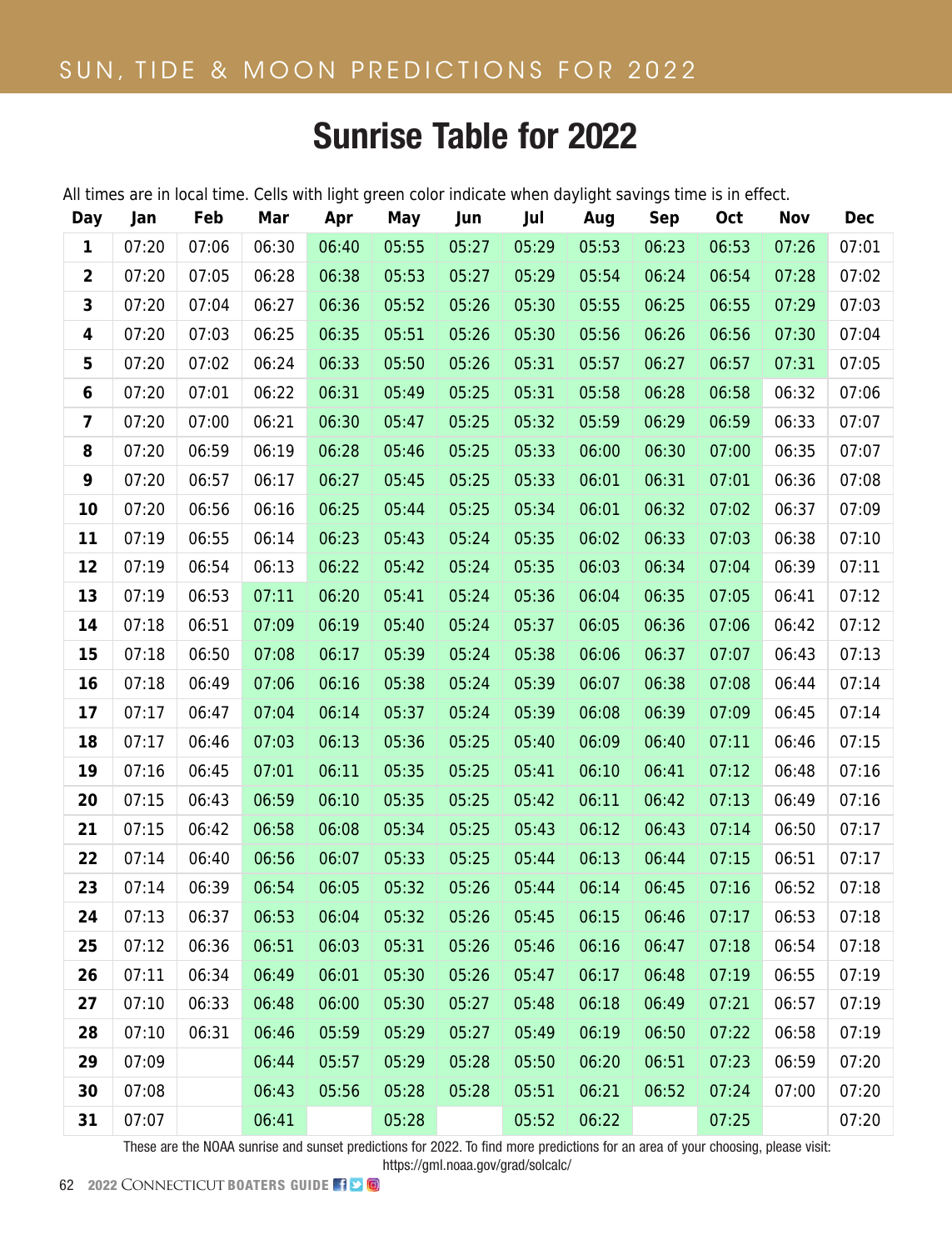## **Time Zone Offset: America/New\_York -5.0** Sunset Table for 2022

All times are in local time. Cells with light green color indicate when daylight savings time is in effect.

| Day                     | Jan   | Feb   | Mar   | Apr   | May   | Jun   | Jul   | Aug   | <b>Sep</b> | Oct   | Nov   | <b>Dec</b> |
|-------------------------|-------|-------|-------|-------|-------|-------|-------|-------|------------|-------|-------|------------|
| $\mathbf{1}$            | 16:39 | 17:14 | 17:47 | 19:21 | 19:52 | 20:21 | 20:31 | 20:11 | 19:28      | 18:38 | 17:52 | 16:29      |
| $\overline{\mathbf{2}}$ | 16:40 | 17:15 | 17:49 | 19:22 | 19:53 | 20:22 | 20:31 | 20:10 | 19:27      | 18:36 | 17:51 | 16:29      |
| 3                       | 16:41 | 17:16 | 17:50 | 19:23 | 19:54 | 20:23 | 20:31 | 20:09 | 19:25      | 18:35 | 17:50 | 16:29      |
| 4                       | 16:42 | 17:18 | 17:51 | 19:24 | 19:55 | 20:23 | 20:31 | 20:08 | 19:23      | 18:33 | 17:49 | 16:29      |
| 5                       | 16:43 | 17:19 | 17:52 | 19:25 | 19:56 | 20:24 | 20:30 | 20:07 | 19:22      | 18:31 | 17:48 | 16:29      |
| 6                       | 16:44 | 17:20 | 17:53 | 19:26 | 19:57 | 20:25 | 20:30 | 20:06 | 19:20      | 18:30 | 16:47 | 16:29      |
| 7                       | 16:45 | 17:21 | 17:54 | 19:27 | 19:58 | 20:25 | 20:30 | 20:04 | 19:18      | 18:28 | 16:45 | 16:28      |
| 8                       | 16:46 | 17:22 | 17:55 | 19:28 | 20:00 | 20:26 | 20:29 | 20:03 | 19:17      | 18:27 | 16:44 | 16:28      |
| 9                       | 16:47 | 17:24 | 17:56 | 19:29 | 20:01 | 20:26 | 20:29 | 20:02 | 19:15      | 18:25 | 16:43 | 16:28      |
| 10                      | 16:48 | 17:25 | 17:57 | 19:30 | 20:02 | 20:27 | 20:29 | 20:01 | 19:13      | 18:23 | 16:42 | 16:29      |
| 11                      | 16:49 | 17:26 | 17:59 | 19:31 | 20:03 | 20:27 | 20:28 | 19:59 | 19:12      | 18:22 | 16:41 | 16:29      |
| 12                      | 16:50 | 17:27 | 18:00 | 19:32 | 20:04 | 20:28 | 20:28 | 19:58 | 19:10      | 18:20 | 16:41 | 16:29      |
| 13                      | 16:51 | 17:29 | 19:01 | 19:33 | 20:05 | 20:28 | 20:27 | 19:57 | 19:08      | 18:19 | 16:40 | 16:29      |
| 14                      | 16:52 | 17:30 | 19:02 | 19:34 | 20:05 | 20:29 | 20:27 | 19:55 | 19:07      | 18:17 | 16:39 | 16:29      |
| 15                      | 16:53 | 17:31 | 19:03 | 19:36 | 20:06 | 20:29 | 20:26 | 19:54 | 19:05      | 18:16 | 16:38 | 16:29      |
| 16                      | 16:55 | 17:32 | 19:04 | 19:37 | 20:07 | 20:29 | 20:25 | 19:53 | 19:03      | 18:14 | 16:37 | 16:30      |
| 17                      | 16:56 | 17:33 | 19:05 | 19:38 | 20:08 | 20:30 | 20:25 | 19:51 | 19:02      | 18:13 | 16:36 | 16:30      |
| 18                      | 16:57 | 17:35 | 19:06 | 19:39 | 20:09 | 20:30 | 20:24 | 19:50 | 19:00      | 18:11 | 16:36 | 16:31      |
| 19                      | 16:58 | 17:36 | 19:07 | 19:40 | 20:10 | 20:30 | 20:23 | 19:48 | 18:58      | 18:10 | 16:35 | 16:31      |
| 20                      | 16:59 | 17:37 | 19:08 | 19:41 | 20:11 | 20:31 | 20:23 | 19:47 | 18:57      | 18:08 | 16:34 | 16:31      |
| 21                      | 17:00 | 17:38 | 19:09 | 19:42 | 20:12 | 20:31 | 20:22 | 19:45 | 18:55      | 18:07 | 16:34 | 16:32      |
| 22                      | 17:02 | 17:39 | 19:10 | 19:43 | 20:13 | 20:31 | 20:21 | 19:44 | 18:53      | 18:05 | 16:33 | 16:32      |
| 23                      | 17:03 | 17:40 | 19:11 | 19:44 | 20:14 | 20:31 | 20:20 | 19:42 | 18:51      | 18:04 | 16:33 | 16:33      |
| 24                      | 17:04 | 17:42 | 19:12 | 19:45 | 20:15 | 20:31 | 20:19 | 19:41 | 18:50      | 18:03 | 16:32 | 16:33      |
| 25                      | 17:05 | 17:43 | 19:13 | 19:46 | 20:16 | 20:31 | 20:18 | 19:39 | 18:48      | 18:01 | 16:31 | 16:34      |
| 26                      | 17:06 | 17:44 | 19:15 | 19:47 | 20:16 | 20:31 | 20:18 | 19:38 | 18:46      | 18:00 | 16:31 | 16:35      |
| 27                      | 17:08 | 17:45 | 19:16 | 19:48 | 20:17 | 20:31 | 20:17 | 19:36 | 18:45      | 17:59 | 16:31 | 16:35      |
| 28                      | 17:09 | 17:46 | 19:17 | 19:49 | 20:18 | 20:31 | 20:16 | 19:35 | 18:43      | 17:57 | 16:30 | 16:36      |
| 29                      | 17:10 |       | 19:18 | 19:50 | 20:19 | 20:31 | 20:15 | 19:33 | 18:41      | 17:56 | 16:30 | 16:37      |
| 30                      | 17:11 |       | 19:19 | 19:51 | 20:20 | 20:31 | 20:14 | 19:31 | 18:40      | 17:55 | 16:30 | 16:38      |
| 31                      | 17:13 |       | 19:20 |       | 20:20 |       | 20:13 | 19:30 |            | 17:53 |       | 16:38      |